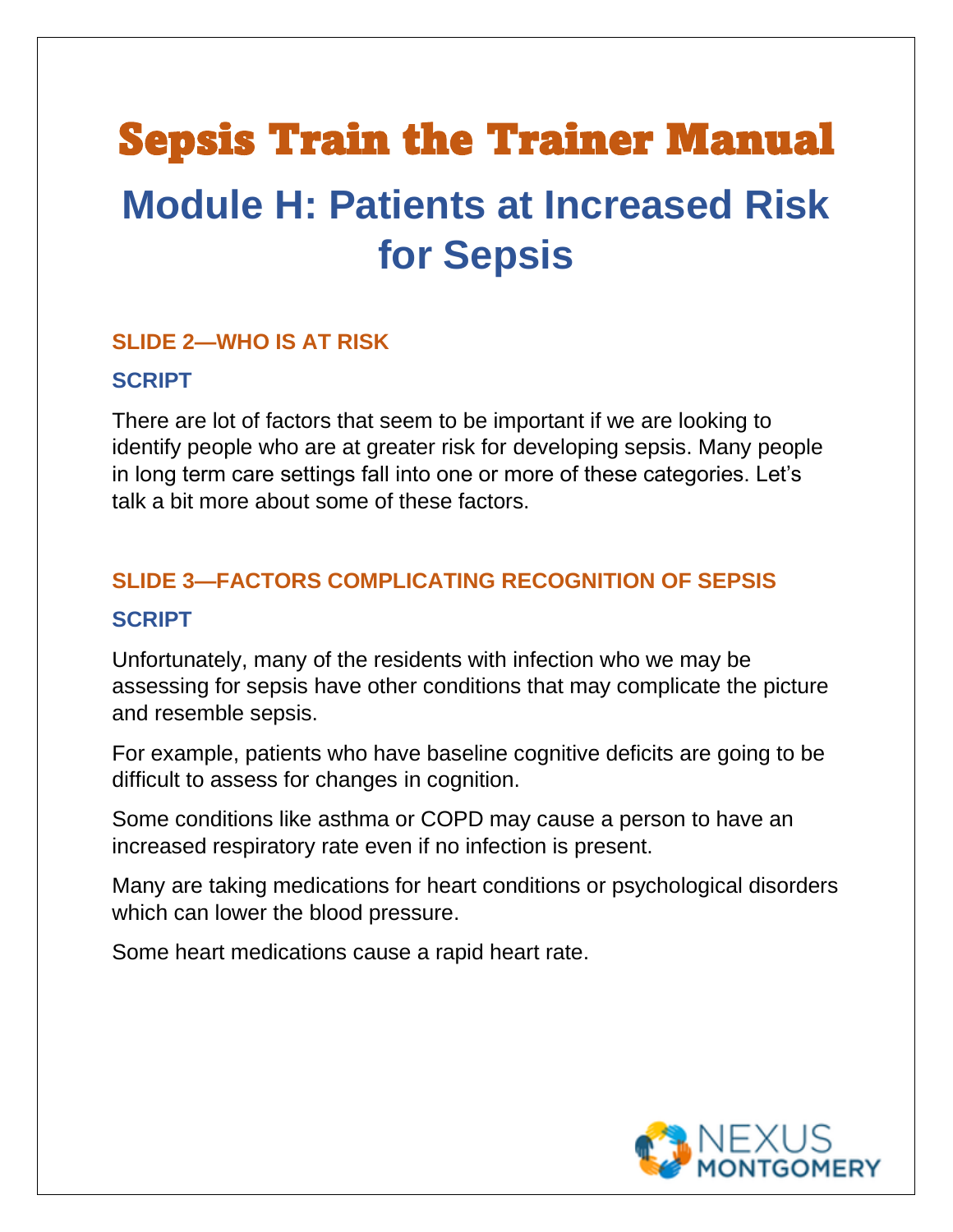#### **SLIDE 4—CANCER AS A SEPSIS RISK FACTOR**

#### **SCRIPT**

Cancer is noteworthy as a predictive factor for death in sepsis survivors. Many cancer patients have compromised immune systems limiting their ability to resist infection. Overwhelming infection is part of the pathway leading to sepsis.

# **SLIDE 5—DIABETES AND SEPSIS MORTALITY**

# **SCRIPT**

Any chronic disease, however, can function to reduce the ability of the immune system to resist infection. Any chronic disease can limit the ability of the immune system to clear infections This makes it more likely that infections will overwhelm the body leading to systemic disease.

# **SLIDE 6—WHY IS CHRONIC DISEASE A RISK FACTOR FOR SEPSIS**

**SCRIPT**

Read Bullets

# **SLIDE 7—OLDER AGE OR IMMUNOSENESCENCE**

### **SCRIPT**

Read Bullets

### **SLIDE 8—IMUNOSENESCENCE AS A RISK FACTOR FOR SEPSIS**

# **SCRIPT**

• Our immune systems decay with age. This is called immune senescence. We have two types of immune functions. One takes care of infectious organisms that are inside cells and the other functions outside our cells. Both decline with age increasing our susceptibility to infection.